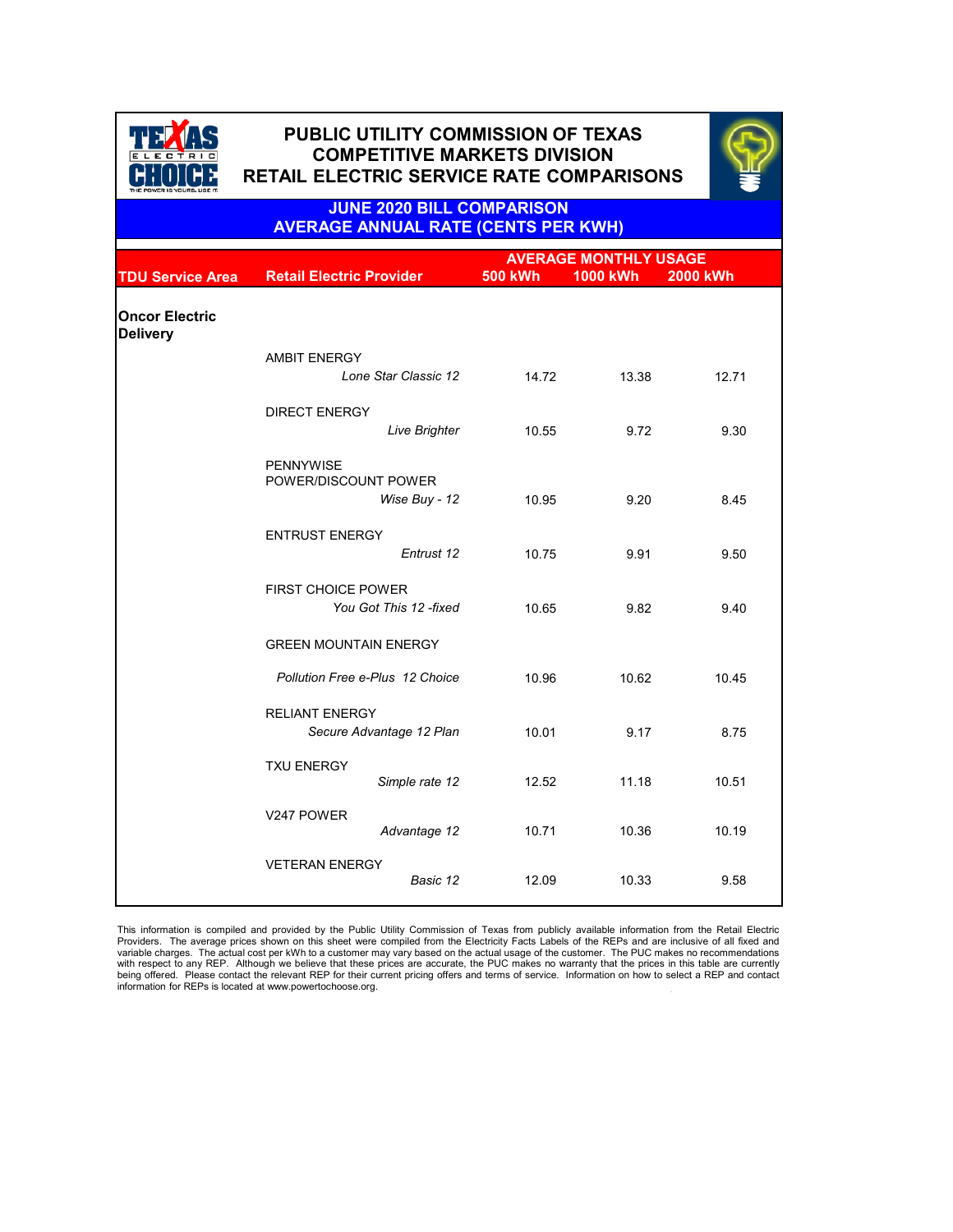|                                                      |                                                   | <b>AVERAGE MONTHLY USAGE</b> |                 |                 |
|------------------------------------------------------|---------------------------------------------------|------------------------------|-----------------|-----------------|
| <b>TDU Service Area</b>                              | <b>Retail Electric Provider</b>                   | <b>500 kWh</b>               | <b>1000 kWh</b> | <b>2000 kWh</b> |
|                                                      |                                                   |                              |                 |                 |
| <b>CenterPoint Energy</b><br><b>Houston Electric</b> |                                                   |                              |                 |                 |
|                                                      | <b>AMBIT ENERGY</b>                               |                              |                 |                 |
|                                                      | Lone Star Classic 12                              | 14.85                        | 13.42           | 12.70           |
|                                                      | <b>DIRECT ENERGY</b>                              |                              |                 |                 |
|                                                      | Live Brighter 12                                  | 11.31                        | 10.38           | 9.91            |
|                                                      |                                                   |                              |                 |                 |
|                                                      | PENNYWISE POWER/DISCOUNT POWER<br>Wise Buy - 12   | 9.52                         | 9.08            | 8.86            |
|                                                      | <b>ENTRUST ENERGY</b>                             |                              |                 |                 |
|                                                      | Entrust 12                                        | 12.11                        | 11.18           | 10.71           |
|                                                      | <b>FIRST CHOICE POWER</b>                         |                              |                 |                 |
|                                                      | You Got This 12                                   | 11.51                        | 10.58           | 10.11           |
|                                                      | <b>GREEN MOUNTAIN ENERGY</b>                      |                              |                 |                 |
|                                                      | <b>Pollution Free e-Plus 12 Choice</b>            | 11.68                        | 11.24           | 11.02           |
|                                                      | <b>RELIANT ENERGY</b><br>Secure Advantage 12 Plan | 10.66                        | 9.72            | 9.25            |
|                                                      | <b>TXU ENERGY</b>                                 |                              |                 |                 |
|                                                      | Simple Rate 12                                    | 13.58                        | 12.14           | 11.43           |

| V247 POWER            | Advantage 12 | 9.57  | 9.13  | 8.91  |
|-----------------------|--------------|-------|-------|-------|
| <b>VETERAN ENERGY</b> | Basic 12     | 12.95 | 10.99 | 10.14 |

This information is compiled and provided by the Public Utility Commission of Texas from publicly available information from the Retail Electric Providers. The average prices shown on this sheet were compiled from the Electricity Facts Labels of the REPs and are inclusive of all fixed and variable charges. The actual cost per kWh to a customer may vary based on the actual usage of the customer. The PUC makes no recommendations with respect to any REP. Although we believe that these prices are accurate, the PUC makes no warranty that the prices in this table are currently being offered. Please contact the relevant REP for their current pricing offers and terms of service. Information on how to select a REP and contact information for REPs is located at www.powertochoose.org.



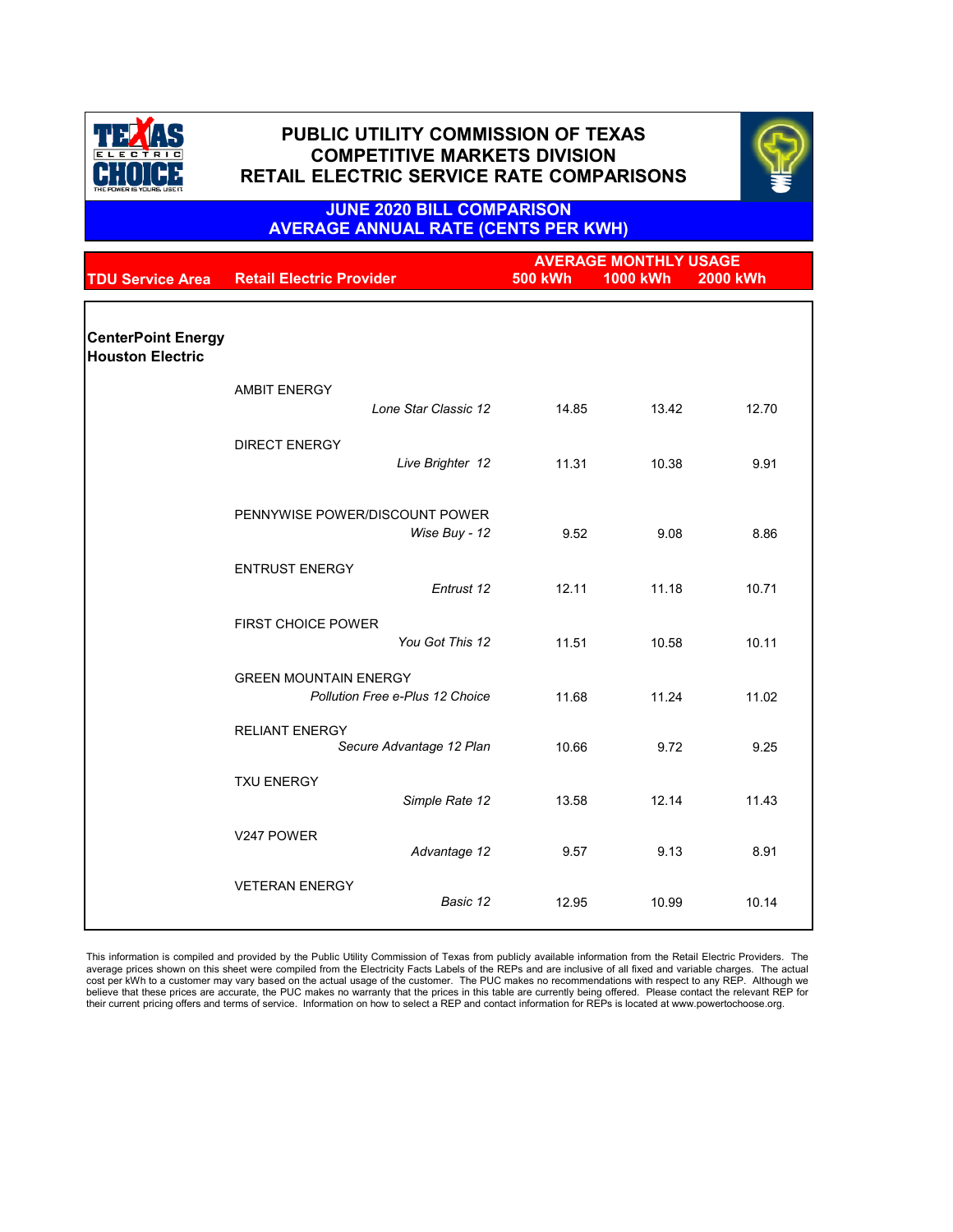|                                         |                                                                 | <b>AVERAGE MONTHLY USAGE</b> |                 |                 |  |  |
|-----------------------------------------|-----------------------------------------------------------------|------------------------------|-----------------|-----------------|--|--|
|                                         | <b>TDU Service Area Retail Electric Provider</b>                | <b>500 kWh</b>               | <b>1000 kWh</b> | <b>2000 kWh</b> |  |  |
| <b>Texas-New Mexico</b><br><b>Power</b> |                                                                 |                              |                 |                 |  |  |
|                                         | <b>AMBIT ENERGY</b>                                             |                              |                 |                 |  |  |
|                                         | Lone Star Select One-Year                                       | 15.77                        | 13.99           | 0.00            |  |  |
|                                         | <b>DIRECT ENERGY</b>                                            |                              |                 |                 |  |  |
|                                         | Live Brighter 12                                                | 12.33                        | 11.05           | 10.41           |  |  |
|                                         | PENNYWISE POWER /<br><b>DISCOUNT POWER</b>                      |                              |                 |                 |  |  |
|                                         | Wise Buy - 12                                                   | 12.80                        | 10.68           | 9.63            |  |  |
|                                         | <b>ENTRUST ENERGY</b>                                           |                              |                 |                 |  |  |
|                                         | Entrust 12                                                      | 13.43                        | 12.15           | 11.51           |  |  |
|                                         | <b>FIRST CHOICE POWER</b><br>You Got This 12                    | 12.53                        | 11.25           | 10.61           |  |  |
|                                         | <b>GREEN MOUNTAIN ENERGY</b><br><b>Pollution Free e-Plus 12</b> | 12.63                        | 11.85           | 11.45           |  |  |
|                                         | <b>RELIANT ENERGY</b><br>Secure Advantage 12 Plan               | 11.71                        | 10.43           | 9.78            |  |  |
|                                         | <b>TXU ENERGY</b><br>Simple Rate 12                             | 14.13                        | 12.35           | 11.46           |  |  |
|                                         | V247<br>Advantage 12                                            | 13.91                        | 12.42           | 11.68           |  |  |

| <b>VETERAN ENERGY</b> |          |       |            |       |
|-----------------------|----------|-------|------------|-------|
|                       | Basic 12 | 13.56 | .45<br>-44 | 10.40 |
|                       |          |       |            |       |

This information is compiled and provided by the Public Utility Commission of Texas from publicly available information from the Retail Electric Providers. The average prices shown on this sheet were compiled from the Electricity Facts Labels of the REPs and are inclusive of all fixed and variable charges. The actual cost per kWh to a customer may vary based on the actual usage of the customer. The PUC makes no recommendations with respect to any REP. Although we believe that these prices are accurate, the PUC makes no warranty that the prices in this table are currently being offered. Please contact the relevant REP for their current pricing offers and terms of service. Information on how to select a REP and contact information for REPs is located at www.powertochoose.org.



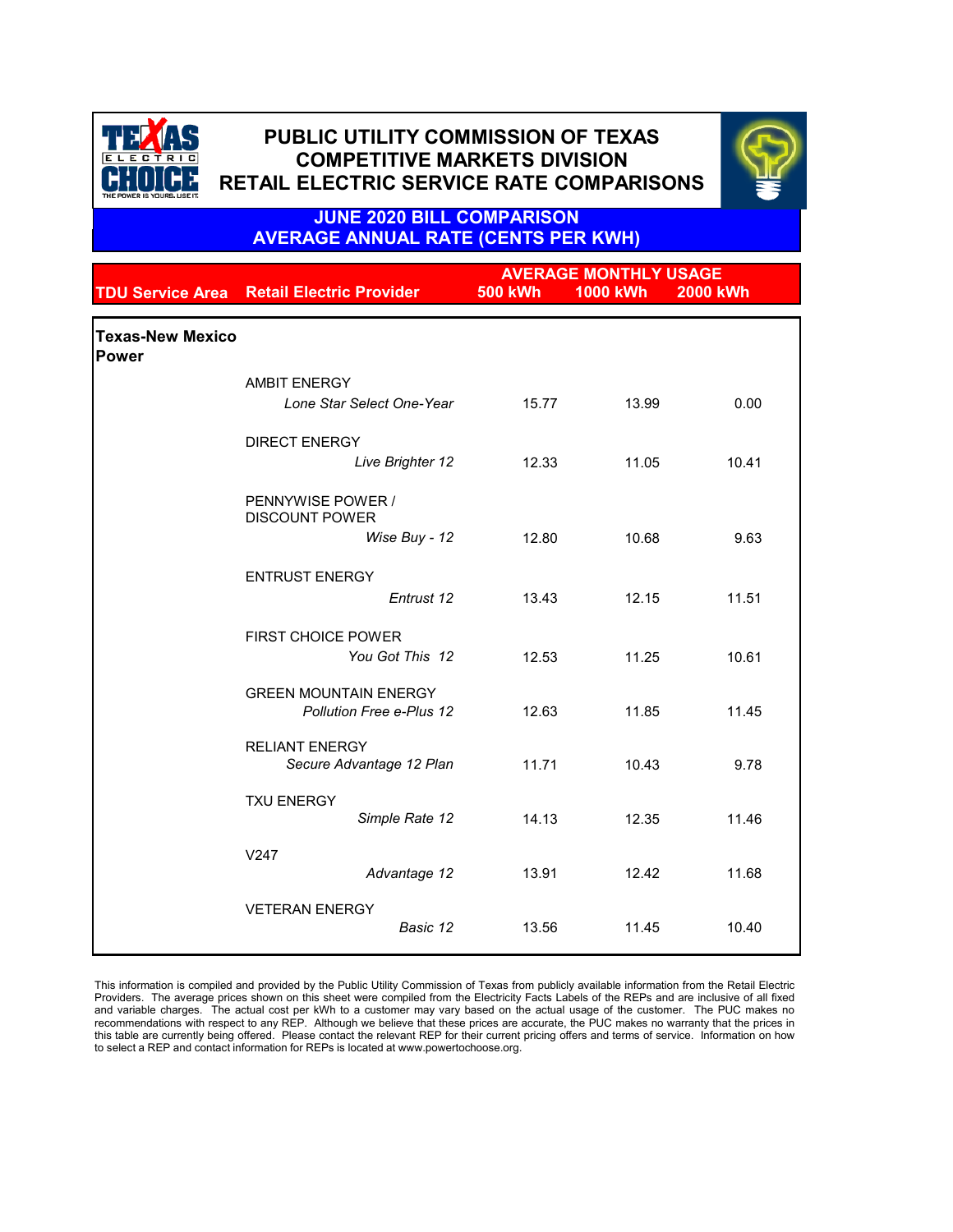|                          |                                            | <b>AVERAGE MONTHLY USAGE</b> |                 |                 |
|--------------------------|--------------------------------------------|------------------------------|-----------------|-----------------|
| <b>TDU Service Area</b>  | <b>Retail Electric Provider</b>            | <b>500 kWh</b>               | <b>1000 kWh</b> | <b>2000 kWh</b> |
|                          |                                            |                              |                 |                 |
| <b>AEP Texas Central</b> |                                            |                              |                 |                 |
|                          | <b>AMBIT ENERGY</b>                        |                              |                 |                 |
|                          | Lone Star Select One-Year                  | 14.84                        | 13.41           | 12.70           |
|                          | <b>CPL RETAIL ENERGY</b>                   |                              |                 |                 |
|                          | <b>Price Protection Plan 12</b>            | 10.84                        | 9.91            | 9.45            |
|                          | <b>DIRECT ENERGY</b>                       |                              |                 |                 |
|                          | Live Brighter 12                           | 10.94                        | 10.01           | 9.55            |
|                          | PENNYWISE POWER / DISCOUNT<br><b>POWER</b> |                              |                 |                 |
|                          | Wise Buy - 12                              | 9.45                         | 9.02            | 8.81            |
|                          | <b>ENTRUST ENERGY</b>                      |                              |                 |                 |
|                          | Entrust 12                                 | 11.14                        | 10.21           | 9.75            |
|                          | <b>FIRST CHOICE POWER</b>                  |                              |                 |                 |
|                          | You Got This 12                            | 10.84                        | 9.91            | 9.45            |
|                          | <b>GREEN MOUNTAIN ENERGY</b>               |                              |                 |                 |
|                          | <b>Pollution Free e-Plus 12</b>            | 11.43                        | 11.00           | 10.79           |
|                          | <b>RELIANT ENERGY</b>                      |                              |                 |                 |
|                          | Secure Advantage 12 Plan                   | 10.44                        | 9.51            | 9.05            |
|                          | <b>TXU ENERGY</b>                          |                              |                 |                 |
|                          | Simple Rate 12                             | 13.64                        | 12.21           | 11.50           |
|                          |                                            |                              |                 |                 |
|                          | V247 Power<br>Advantage 12                 | 12.48                        | 11.07           | 10.45           |
|                          |                                            |                              |                 |                 |
|                          | <b>VETERAN ENERGY</b><br>Basic 12          | 10.09                        | 9.66            | 9.45            |
|                          |                                            |                              |                 |                 |
|                          |                                            |                              |                 |                 |

This information is compiled and provided by the Public Utility Commission of Texas from publicly available information from the Retail Electric Providers. The average prices shown on this sheet were compiled from the Electricity Facts Labels of the REPs and are inclusive of all fixed and variable charges. The actual cost per kWh to a customer may vary based on the actual usage of the customer. The PUC makes no recommendations with respect to any REP. Although we believe that these prices are accurate, the PUC makes no warranty that the prices in this table are currently being offered. Please contact the relevant REP for their current pricing offers and terms of service. Information on how to select a REP and contact information for REPs is located at www.powertochoose.org.